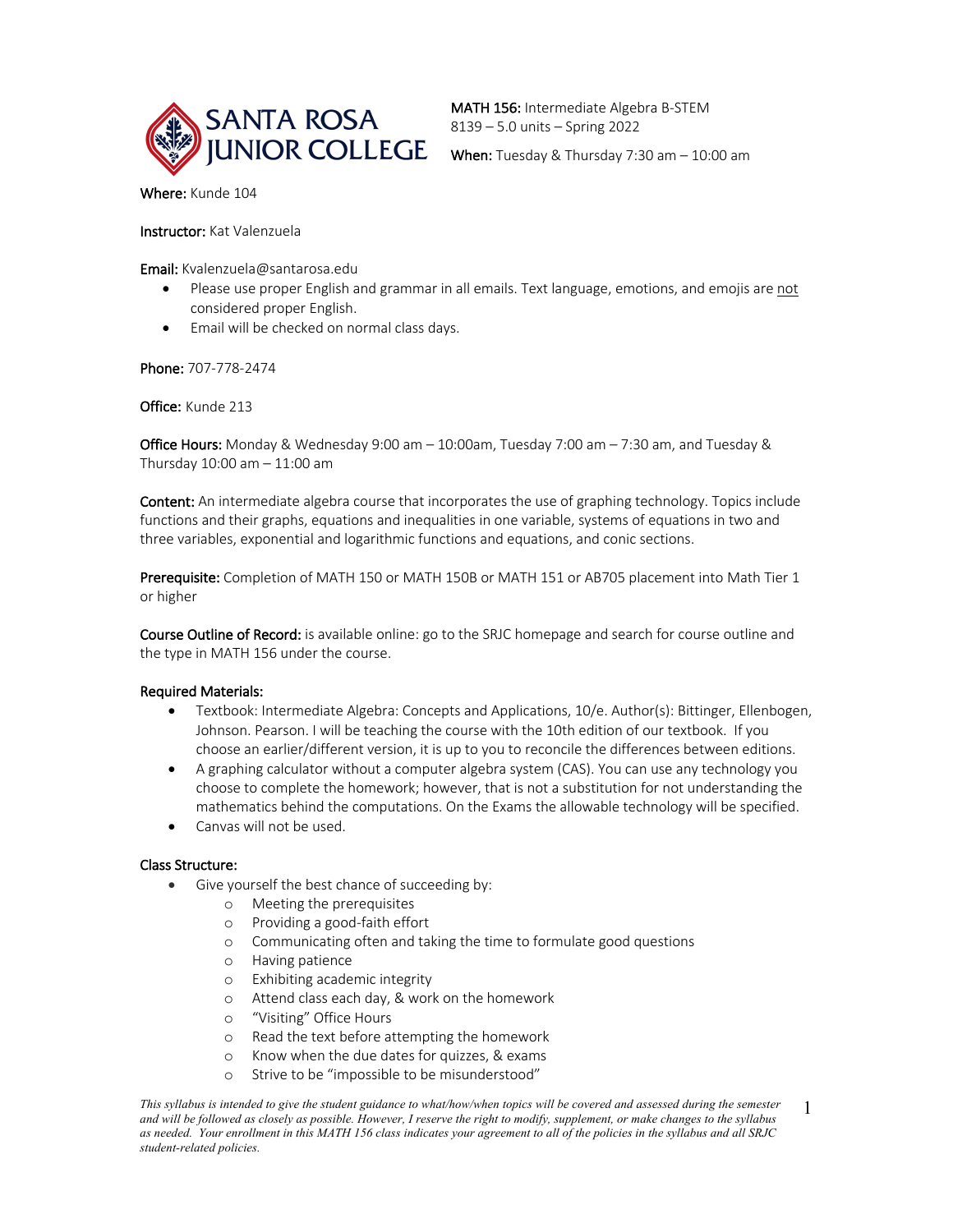- o Realizing that your work will be graded in accordance with a college-level, STEM-based math class
- o Our class is a place reserved for learning. Being kind, open-minded, respectful, patient, and tolerant are qualities conducive to learning. It is expected that you will be prepared to learn and exhibit these behaviors.
- o It is critical that students work on homework frequently throughout the term.
- The written exams in our class will be graded according to mathematical standards that accompany a college-level, STEM-based math class.
- When developing a logical argument or asking a question, please make it a goal to be "impossible to be misunderstood" and take the care and time to formulate good questions, before asking them.
- Read all the emails, homework, quizzes, exams, and any communications you have from me carefully.
- This class will be utilizing technology; however, that is not a substitution for not being able to utilize mathematical notation correctly, appropriately, and efficiently.
- It is critical that students work on homework frequently throughout the semester.
- No active (ear, cell, smart) phones or computers are allowed during class. Please turn them off and put them away.
- My goal is to have a typical day in class go as follows: We will discuss a new topic for a while, and then, time permitting, work on some exercises together. We'll take a break and then do the same thing for the remaining time. You will likely need a pencil and paper every day in class. You are expected to work on homework outside of class almost every day—as often as you need—in order to succeed in the class. Your success depends greatly on the amount of work that you put into the class.
- The quizzes, exams and final will be comprised of topics we discuss in class AND the assigned homework so, PLEASE COME TO CLASS AND KEEP UP WITH THE HOMEWORK (including readings).

### Academic Integrity

All work is to be original; verifiable plagiarism or academic dishonesty of any kind will result in recording an F for the class or being dropped from the class. Students who plagiarize or cheat may also be referred to the Vice President of Student Services for discipline sanction, in cases of egregious violation.

#### Accommodations for Students with Disabilities

Please contact me privately regarding concerns about accommodations. If you have not received authorization from DRD, it is recommended that you contact them directly. DRD's link: https://drd.santarosa.edu

Your Responsibility: A college-level, STEM-based math class requires a great amount of discipline and continual self-monitoring. In order to be successful each student is expected to:

- 1. Attend office hours regularly.
- 2. Be respectful of your fellow classmates. You will be asked to leave the class if you are not ready to learn.
- 3. We will listen respectfully when someone else is talking, we will be respectful and polite even when we disagree with another's viewpoint.
- 4. Be an active participate during class.
- 5. Quietly listen to lecture and actively take notes.
- 6. Class is a place reserved for learning. Being kind, open-minded, respectful, patient, and tolerant are qualities conducive to learning. It is expected that you are prepared to learn and exhibit these

*This syllabus is intended to give the student guidance to what/how/when topics will be covered and assessed during the semester and will be followed as closely as possible. However, I reserve the right to modify, supplement, or make changes to the syllabus as needed. Your enrollment in this MATH 156 class indicates your agreement to all of the policies in the syllabus and all SRJC student-related policies.*  $\mathcal{L}$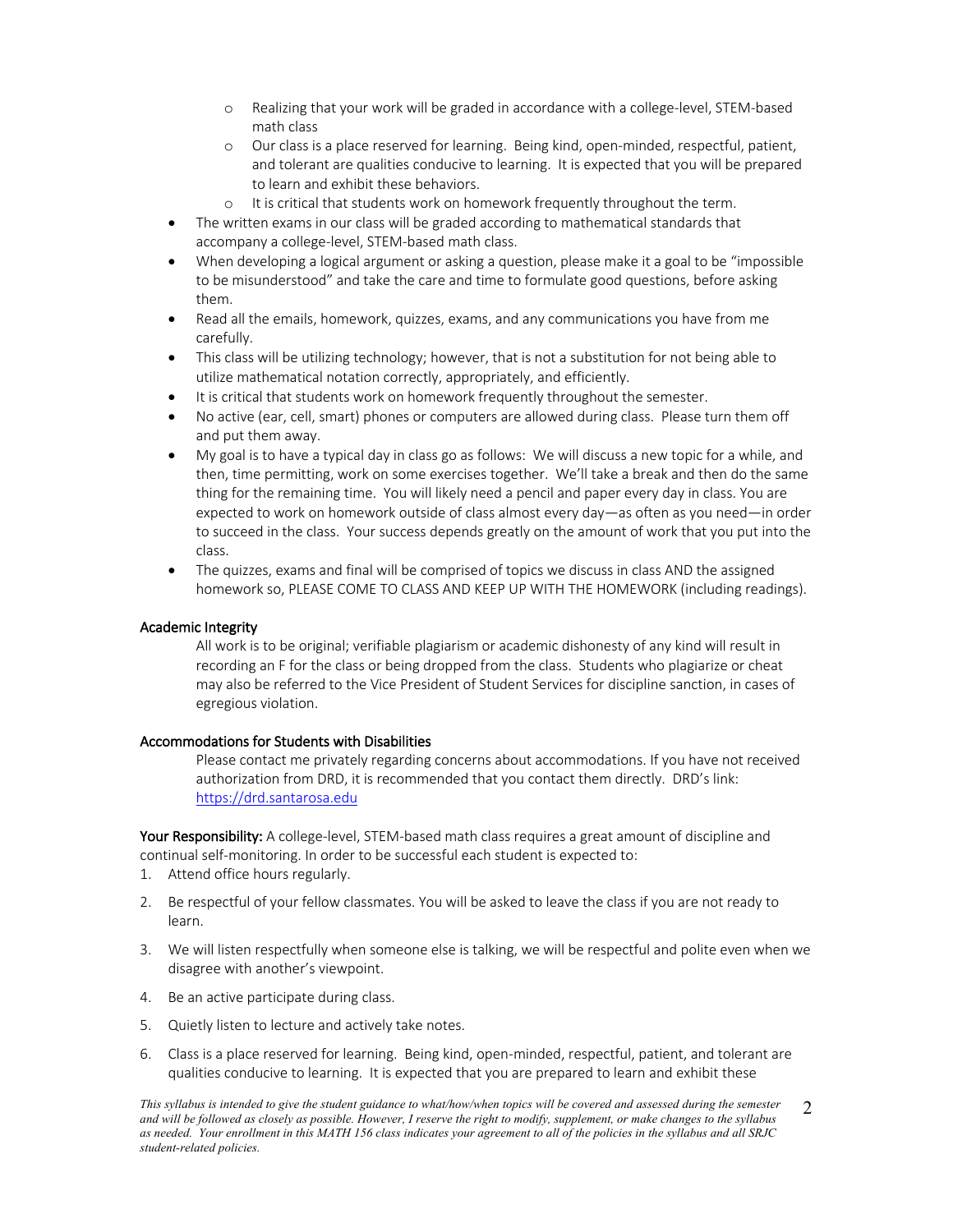behaviors.

- 7. Read each section in the book before attempting the homework. You will be surprised how much you understand in class, and feels easier when you do this!
- 8. It is critical that students work on homework frequently during the semester. Students are expected to work on homework exercises out of the text.
- 9. This class will be utilizing technology; however, that is not a substitution for not being able to utilize mathematical notation correctly, appropriately, and efficiently.
- 10. The written exams in our class will be graded according to mathematical standards that accompany a college-level, STEM-based math class. Please keep that in mind when you are writing up your exams.
- 11. When developing a logical argument or asking a question, please make it a goal to be "impossible to be misunderstood" and take the care and time to formulate good questions, before asking them.
- 12. Read all the emails, homework, quizzes, exams, and any communications you have from me carefully.
- 13. Know how to gain access to the Mathematics & Computer Lab, & office hours are and visit as often as you need or want.
- 14. Review previous sections. Continual studying is much more rewarding and less stressful than cramming.
- 15. Study early and study often!
- 16. Check your email regularly!
- 17. Be aware of the date of the quizzes, exams, and final.
- 18. Problems you got wrong or partial credit on from your exams and quizzes is your responsibility to understand why. Try to work the problem out at home first and if you are still struggling come talk to me if you have questions.
- 19. Be patience with yourself and keep at it. Persistence, and hard work leads to success. You may need to find your own mental fortitude.

#### *Fortitude Definition:*

*strength of mind that enables a person to encounter danger or bear pain or adversity with courage, strength.*

- 20. Come talk to me for any reason! If you are having trouble, problems with something or cannot make class let me know as soon as you can. I am more willing to help you when you let me know early and have an open communication with me. I am less likely to accommodate circumstances when things arise at the last minute.
- 21. Students are required to have a text for our course. Our text is available nowadays in many different forms; e.g., as a traditional textbook, in electronic format, etc. You are welcome to choose the one that works best for you; you may have a preference or there may be cost savings with one format versus another.
- 22. I will be teaching the course with the 10th edition of our textbook. If you choose an earlier/different version, it is up to you to reconcile the differences between editions.
- 23. Preparedness: AB705 eliminates the requirement of taking a prerequisite course, in our case Intermediate Algebra. However; students are responsible for this prerequisite material. You are responsible for knowing the concepts taught in Intermediate Algebra and Beginning Algebra. In order to be successful, you will need to spend extra time outside of class reviewing the prerequisite material you are missing, on top of the material related to this course.

*This syllabus is intended to give the student guidance to what/how/when topics will be covered and assessed during the semester and will be followed as closely as possible. However, I reserve the right to modify, supplement, or make changes to the syllabus as needed. Your enrollment in this MATH 156 class indicates your agreement to all of the policies in the syllabus and all SRJC student-related policies.* 3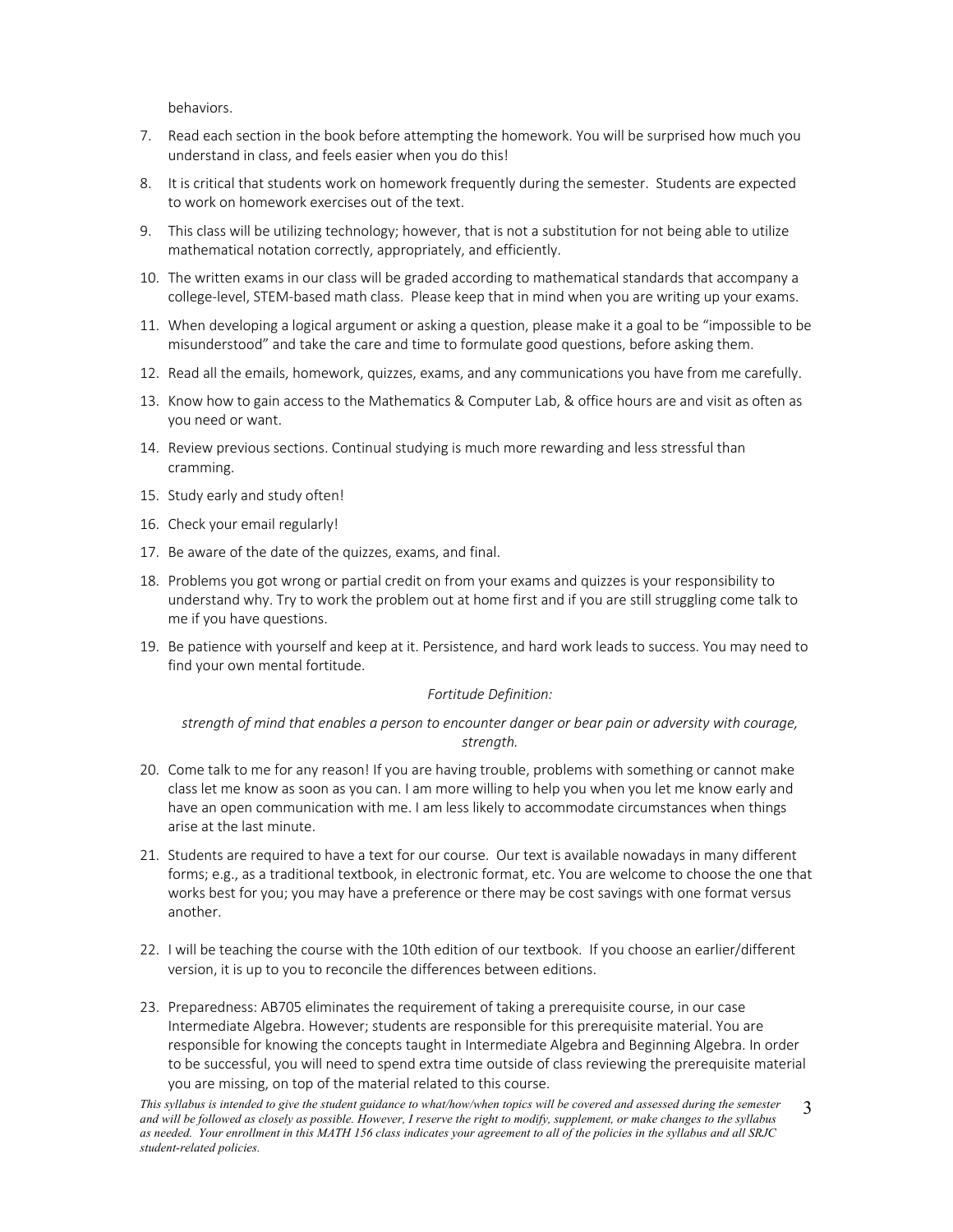Late Work: Quizzes, exams, and the final will NOT be taken late. NO EXCEPTIONS!

Attendance: Attending class regularly greatly increases the likelihood of success in the course; however, I believe that adult college students know this (or, are learning this), and will make their own choice regarding attendance. There are no points associated with attendance. I am required to follow College Policy regarding attendance: A student may be dropped from any course when that student's absences exceed ten percent (10% constitutes an "excessive" number of absences for this course) of the total hours of class time. Students who fail to attend the first-class meeting may be dropped from the course. Students who enroll in the course and do not attend the first two class meetings are declared "No-Show" and will be dropped from the course.

| Activity<br>(NO LATE WORK ACCEPTED; ALLOWED RESOURCES<br>WILL BE DESCRIBED IN THE INSTRUCTIONS FOR EACH<br>ACTIVITY) | Points<br>Possible | Your<br>Points | Your<br>Cumulative<br>Points | Cumulative<br>Points<br>Possible | Your<br>Cumulative<br>Percentage |
|----------------------------------------------------------------------------------------------------------------------|--------------------|----------------|------------------------------|----------------------------------|----------------------------------|
| Quiz #1 Thursday, February 10th                                                                                      | 50                 |                |                              | 50                               |                                  |
| Exam #1 Thursday, March 3rd                                                                                          | 100                |                |                              | 150                              |                                  |
| Quiz #2 Thursday, March 31st                                                                                         | 50                 |                |                              | 200                              |                                  |
| Exam #2 Thursday, April 21st                                                                                         | 100                |                |                              | 300                              |                                  |
| Quiz #3 Thursday, May 12th                                                                                           | 50                 |                |                              | 350                              |                                  |
| Take out lowest Quiz Score                                                                                           | $-50$              |                |                              | 300                              |                                  |
| Final Exam Tuesday, May 24 <sup>th</sup> 7:00 am $-$ 9:45 am                                                         | 150                |                |                              | 450                              |                                  |

### Grading Policy

Letter grades will be assigned on a scale no stricter than the following:

| Letter Grade | Percentage |
|--------------|------------|
| А            | 90 to 100  |
| R            | 80 to 89   |
| C            | 70 to 79   |
| I١           | 60 to 69   |
|              | $0$ to 59  |

*This syllabus is intended to give the student guidance to what/how/when topics will be covered and assessed during the semester and will be followed as closely as possible. However, I reserve the right to modify, supplement, or make changes to the syllabus as needed. Your enrollment in this MATH 156 class indicates your agreement to all of the policies in the syllabus and all SRJC student-related policies.* 4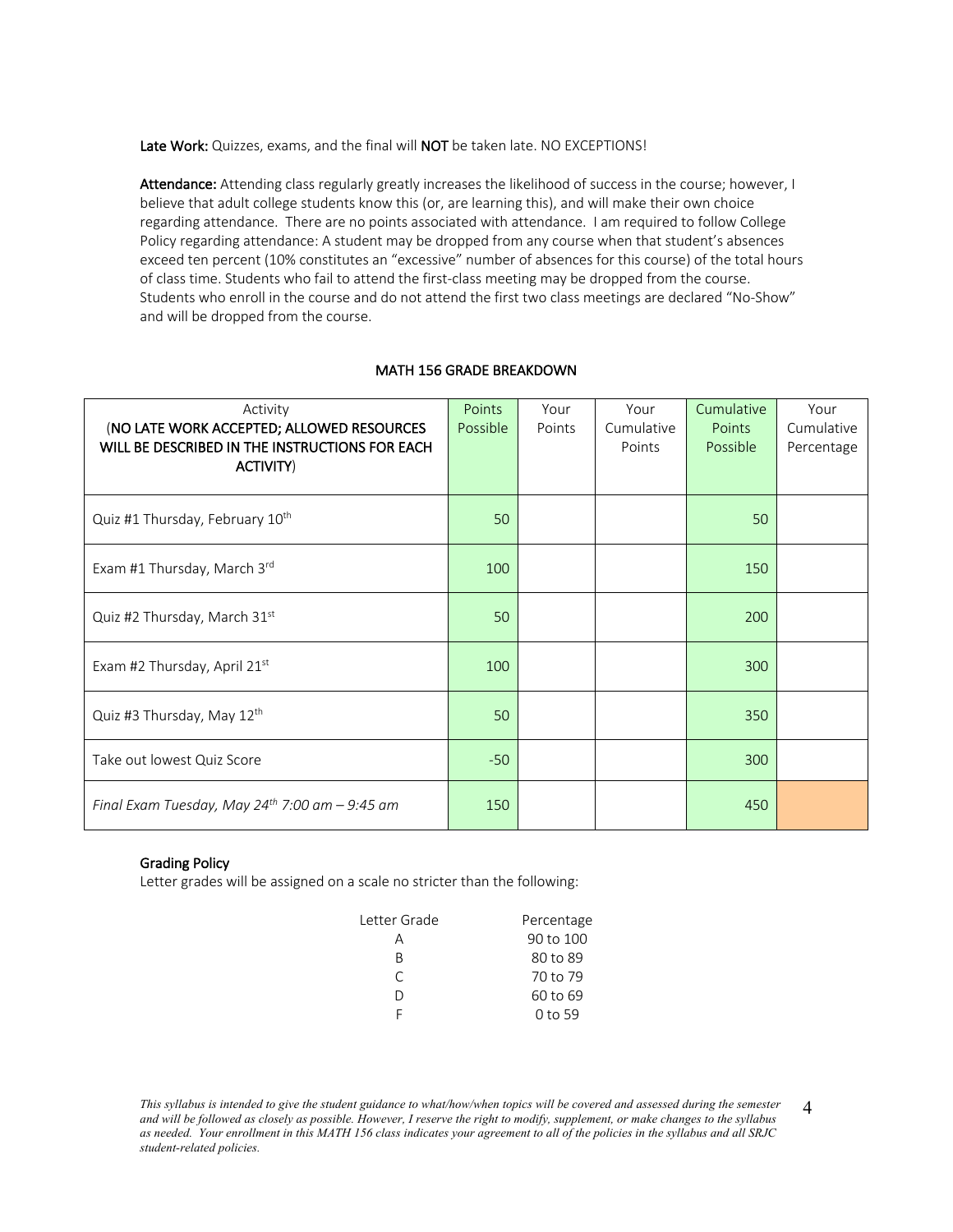## Activity Details

## Homework Quizzes (Three at 50 points each; only two count toward your grade)

These quizzes will be held in class. No quiz make-ups; only given during scheduled time. These quizzes will be written assuming you have completed the homework that is relevant to the quiz. No notes or homework or smart phones or neighbors are allowed to use on the quiz, but a page of notes will be provided to you prior to the quiz for your review. The same page of notes will be provided to you during the quiz as well. Use of calculators will be specified prior to the quiz. Quizzes are usually returned, graded, no later than one week of the quiz date. Students are asked to review their graded quizzes and wait at least 48 hours to discuss questions and ask for further feedback on graded quizzes.

# Exams (Two at 100 points each)

These will be taken in our classroom on Thursday of week 7 and week 13. You will be notified of the exam topics and the materials you can use on the exams prior to each exam. These exams may only be taken at a different time with advanced notice and must be taken prior to the original scheduled date. Exams are usually graded and returned no later than one week of the exam date. Students are asked to review their graded exams and wait at least 48 hours to discuss questions and ask for further feedback on graded exams.

Note: in case of an emergency immediately before (only) one of these exams, it is possible to use a portion of your Final Exam percentage (only the topics on the Final Exam, as determined by me, that are associated with the exam that you missed), provided that:

- Sans the exam you miss, you have a passing grade going into the Final Exam.
- You have regular attendance and have been providing a good-faith effort in the class, as determined by me.
- The distribution of points according to topics may be different on your Final Exam as opposed to the Standard Final Exam (below).

### Final Exam (150 points)

Be prepared for a mostly cumulative final exam. It will be written to take about 2.5 hours and will be given at the College-designated time. You will be notified of the exam topics and the materials you can use on the final prior to the final. The final can only be taken at a different time with advanced notice and must be taken prior to the original scheduled date. Final exams are not returned to the students; however, you are welcome to come by during the following semester to review your final exam.

Note: in case of an emergency immediately before the Final Exam, it is possible to take an Incomplete Grade for the class, provided that you have a passing grade going into the Final Exam, and take the Final during a subsequent semester.

• If you use your smartphone/device during class, I will deduct points from your cumulative score in the gradebook.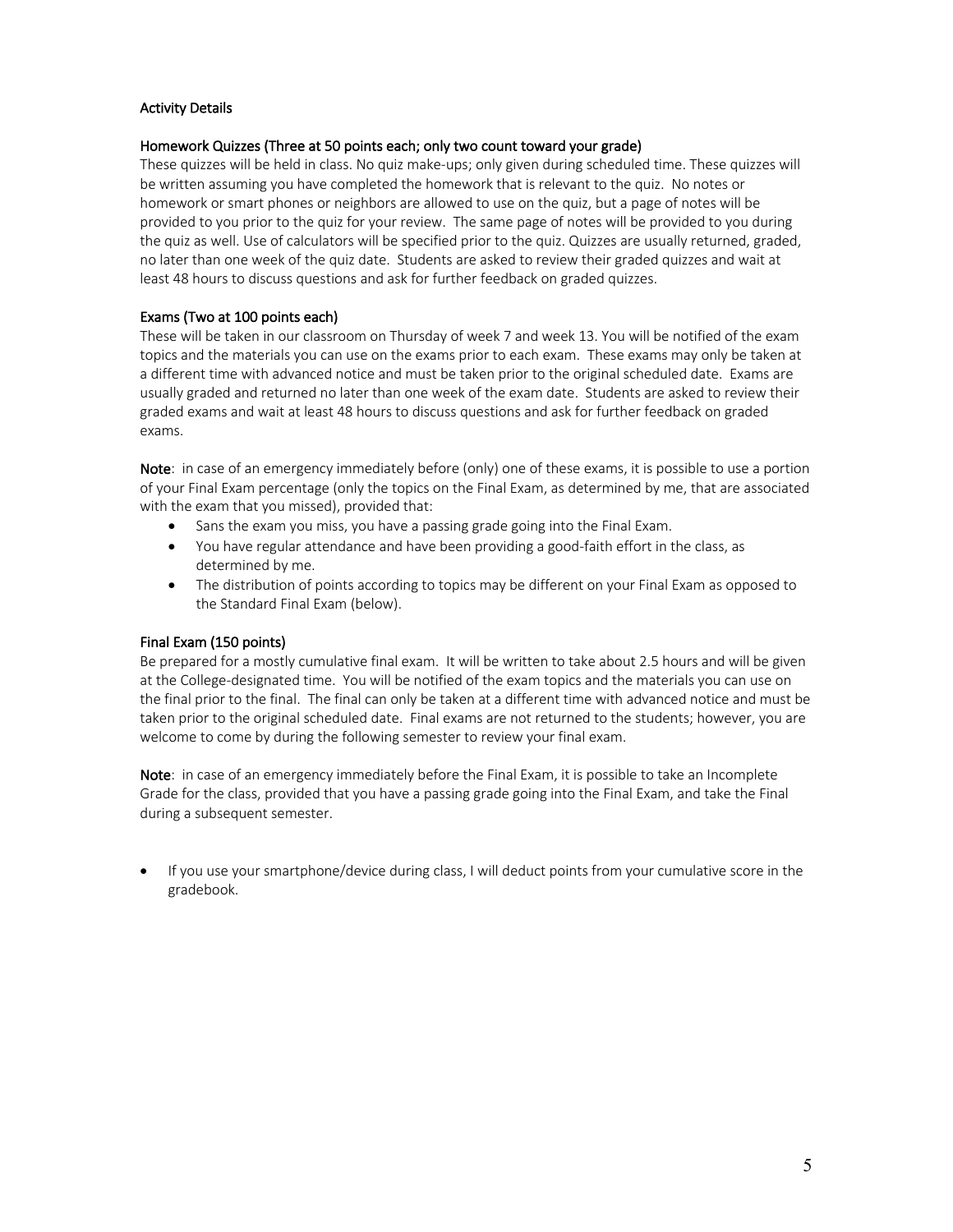#### Tentative Schedule

(Note that the ideal schedule is just that—ideal. Our actual pace may cause us to run a little behind or ahead of the ideal schedule throughout the semester… hopefully we stay ahead more often than behind!)

| Week           | Date (Week  | Section Number and Title. Read these sections before they                            |
|----------------|-------------|--------------------------------------------------------------------------------------|
| Number         | Beginning)  | are covered.                                                                         |
| 1              | January 17  | Tuesday: NO CLASS                                                                    |
|                |             | 2.2: Functions                                                                       |
| $\overline{2}$ | January 24  | 2.6: The Algebra of Functions                                                        |
|                |             | 2.3: Linear Functions: Slope, Graphs, and Models                                     |
|                |             | 2.4: Another Look at Linear Graphs                                                   |
| 3              | January 31  | 2.5: Equations of Lines and Modeling                                                 |
|                |             | 3.1: Systems of Equations in Two Variables                                           |
|                |             | 3.2: Solving by Substitution or Elimination                                          |
|                |             | 3.3: Solving Applications: Systems of Two Equations                                  |
| $\overline{4}$ | February 7  | Thursday: Quiz #1                                                                    |
|                |             | 4.4: Inequalities in Two Variables                                                   |
|                |             | 3.6: Elimination Using Matrices                                                      |
|                |             | 3.4: Systems of Equations in Three Variables                                         |
| 5              | February 14 | Thursday: NO CLASS                                                                   |
|                |             | 3.5: Solving Applications: Systems of Three Equations                                |
|                |             | 4.1: Inequalities and Applications                                                   |
| 6              | February 21 | 4.2: Intersections, Unions, and Compound Inequalities                                |
|                |             | 4.3: Absolute-Value Equations and Inequalities                                       |
|                |             | 6.1: Rational Expressions and Functions: Multiplying and                             |
|                |             | Dividing                                                                             |
| $\overline{7}$ | February 28 | Thursday: Exam #1                                                                    |
|                |             | 6.2: Rational Expressions and Functions: Adding and                                  |
|                |             | Subtracting                                                                          |
| 8              | March 7     | 6.3: Complex Rational Expressions                                                    |
|                |             | 6.4: Rational Equations                                                              |
| 9              | March 14    | 6.5: Solving Applications Using Rational Equations                                   |
|                |             | 6.8: Formulas, Applications, and Variation                                           |
|                |             | 7.6: Solving Radical Equations                                                       |
|                | March 21    | Spring Break NO CLASS                                                                |
| 10             | March 28    | Thursday: Quiz #2                                                                    |
|                |             | 8.1: Quadratic Equations                                                             |
|                |             | 8.2: The Quadratic Formula                                                           |
|                |             | 8.3: Studying Solutions of Quadratic Equations                                       |
|                |             | 8.4: Applications Involving Quadratic Equations                                      |
| 11             | April 4     | 8.5: Equations Reducible to Quadratic                                                |
|                |             | 8.7: More About Graphing Quadratic Functions                                         |
|                |             | 8.8: Problem Solving and Quadratic Functions                                         |
| 12             | April 11    | 8.9: Polynomial Inequalities and Rational Inequalities<br>9.2: Exponential Functions |
|                |             | 9.3: Logarithmic Functions                                                           |
|                | April 18    | Thursday: Exam #2                                                                    |
| 13             |             | 9.4: Properties of Logarithmic Functions                                             |
|                |             | 9.5: Common Logarithms and Natural Logarithms                                        |
| 14             | April 25    | 9.6: Solving Exponential Equations and Logarithmic                                   |
|                |             | Equations                                                                            |
|                |             | 9.7: Applications of Exponential Functions and Logarithmic                           |
|                |             | Functions                                                                            |
| 15             | May 2       | 7.7: The distance Formula, the Midpoint Formula, and                                 |
|                |             |                                                                                      |